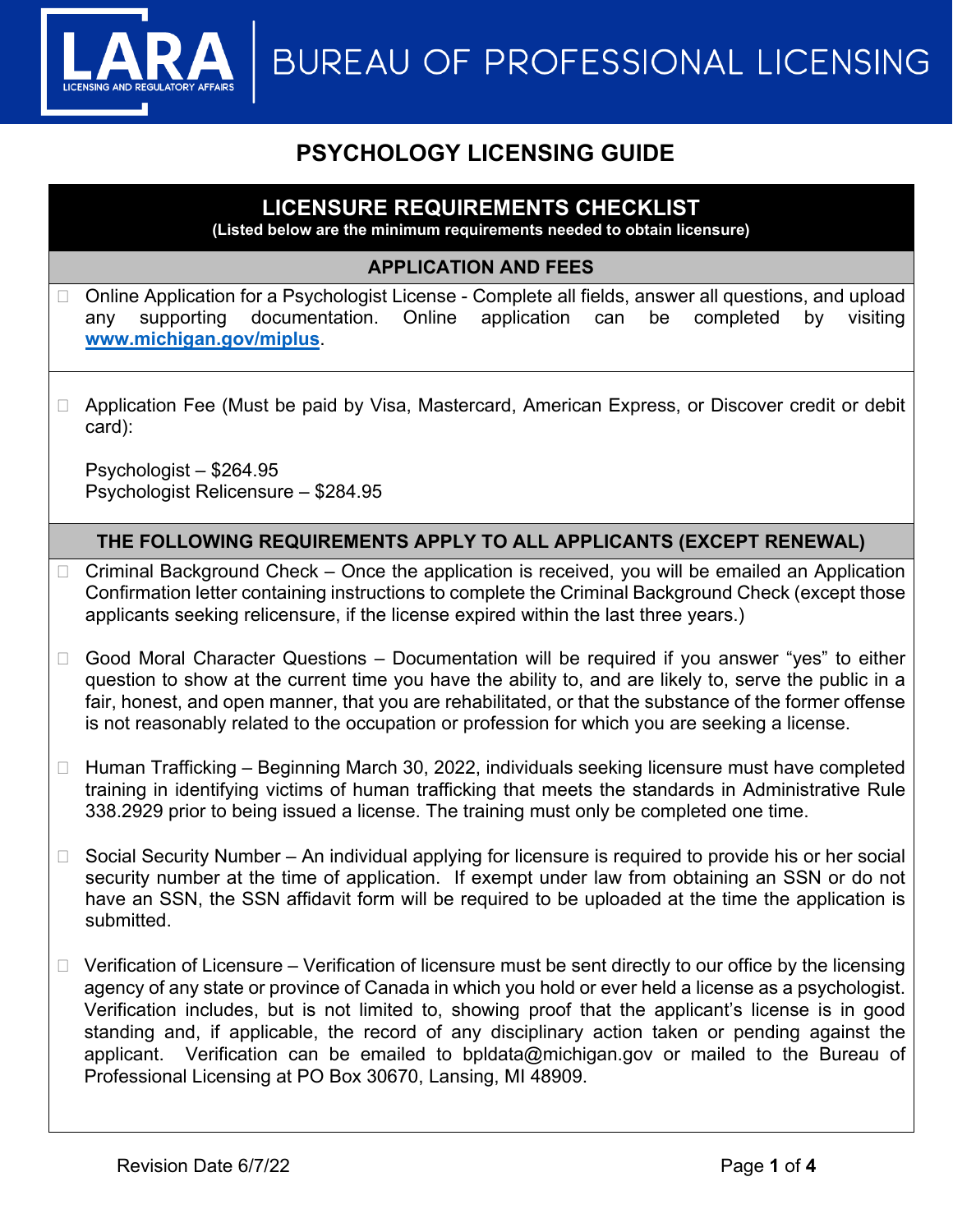- $\Box$  English Language Proficiency An individual applying for licensure must demonstrate a working knowledge of the English language. This can be established if either the applicant's required health professional educational program was taught in English, a transcript establishes the applicant earned not less than 60 college level credits from an English-speaking graduate or undergraduate school, or that the applicant obtained a passing score on an approved English proficiency exam as established by the department under  $R$  338.7002b(2) of the Public Health Code – General Rules.
- $\Box$  Implicit Bias Training– Beginning June 1, 2022, completion of 2 hours of implicit bias training within the 5 years immediately preceding issuance of the license or registration is required.

## **REQUIREMENTS FOR LICENSURE BY EXAMINATION**

- □ Professional Education Name of school attended, and name of educational program completed.
- $\Box$  Final, Official Transcripts Transcripts must be submitted directly to our office from the school attended and meet the standards set forth by the Board. Transcripts can be emailed to [bpldata@michigan.gov](mailto:bpldata@michigan.gov) or mailed to the Bureau of Professional Licensing, PO Box 30670, Lansing, MI 48909.
	- $\triangleright$  If the educational program was not taught in the US or Canada, please submit a credential evaluation by an evaluation agency accredited by NACES. Credential evaluations can be emailed to [bpldata@michigan.gov](mailto:bpldata@michigan.gov) or mailed to the Bureau of Professional Licensing, PO Box 30670, Lansing, MI 48909.
- $\Box$  Submit the Supervision Evaluation Form to show proof of supervised hours completed for appropriate level licensure. This form can be emailed to bpldata@michigan.gov or mailed to the Bureau of Professional Licensing, PO Box 30670, Lansing, MI 48909.
- $\Box$  You are required to pass the Examination for Professional Practice in Psychology (EPPP). Once you are determined to be eligible and are ready to take the exam, please notify the Michigan Board of Psychology by e-mail at [bplhelp@michigan.gov.](mailto:bplhelp@michigan.gov) In the email, please include your name, license number and email address.

## **ADDITIONAL REQUIREMENTS FOR PSYCHOLOGY LICENSURE BY ENDORSEMENT**

 $\Box$  You must hold a license to practice psychology independently in another state or province of Canada.

 $\Box$  Verification of the completion of the educational requirements for a psychology license in a province of Canada or another state to obtain licensure as a psychologist in a province of Canada or another state. Verification can be emailed to [bpldata@michigan.gov](mailto:bpldata@michigan.gov) or mailed to the Bureau of Professional Licensing at PO Box 30670, Lansing, MI 48909.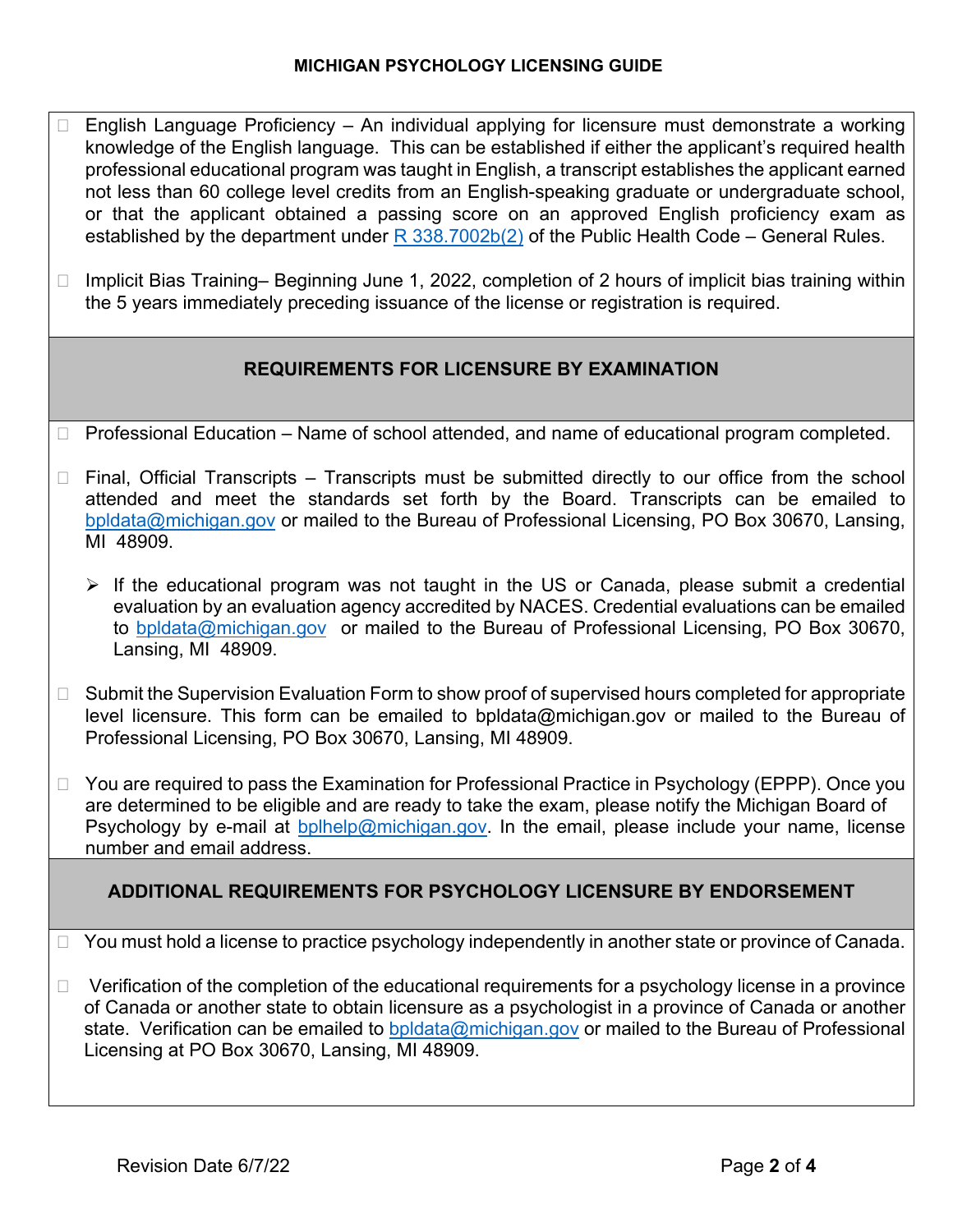- $\Box$  Verification of Licensure Verification of licensure must be sent directly to our office by the licensing agency of any state or province of Canada which you hold or ever held a license as a psychologist. Verification includes, but is not limited to, showing proof that the applicant's license is in good standing and, if applicable, any disciplinary action taken or pending against the applicant. Verification can be emailed to [bpldata@michigan.gov](mailto:bpldata@michigan.gov) or mailed to the Bureau of Professional Licensing at PO Box 30670, Lansing, MI 48909.
- $\Box$  EPPP Examination Scores Please contact the ASPPB to have an official score transfer completed. The exam scores can be sent to [bpldata@michigan.gov.](mailto:bpldata@michigan.gov)

### **REQUIREMENTS FOR PSYCHOLOGIST RELICENSURE**

- □ Online application can be completed by visiting **[www.michigan.gov/miplus.](http://www.michigan.gov/miplus)** Once logged in, select **Licenses**, select "**Modification**" next to your license number and then select **"Relicensure."**
- $\Box$  Proof of 30 hours of continuing education, completed within 2 years of the date of application is required to be submitted. Including 3 hours in ethics and 2 hours in pain and/or symptom management.
- $\Box$  If the license has been lapsed more than 3 years and the applicant is not licensed in another state or Canada, passing results of an EPPP exam is required.

## **RENEWAL REQUIREMENTS CHECKLIST**

- $\Box$  Online Application For Psychologist Renewal Can be completed by visiting **www.michigan.gov/miplus.**
- □ Renewal Application Fee (Must be paid by Visa, Mastercard, American Express, or Discover credit or debit card):

Psychologist – \$205.50

□ Renewal Cycle:

Psychologist – 2 Years

- $\Box$  Good Moral Character Questions Documentation will be required if you answer "yes" to either question to show at the current time you have the ability to, and are likely to, serve the public in a fair, honest, and open manner, that you are rehabilitated, or that the substance of the former offense is not reasonably related to the occupation or profession for which you are seeking license renewal.
- $\Box$  Disciplinary Question Documentation will be required if you answer "yes" to having sanctions imposed against you by a similar licensure, registration, certification, or disciplinary board of another state or country you have not previously reported to the department.